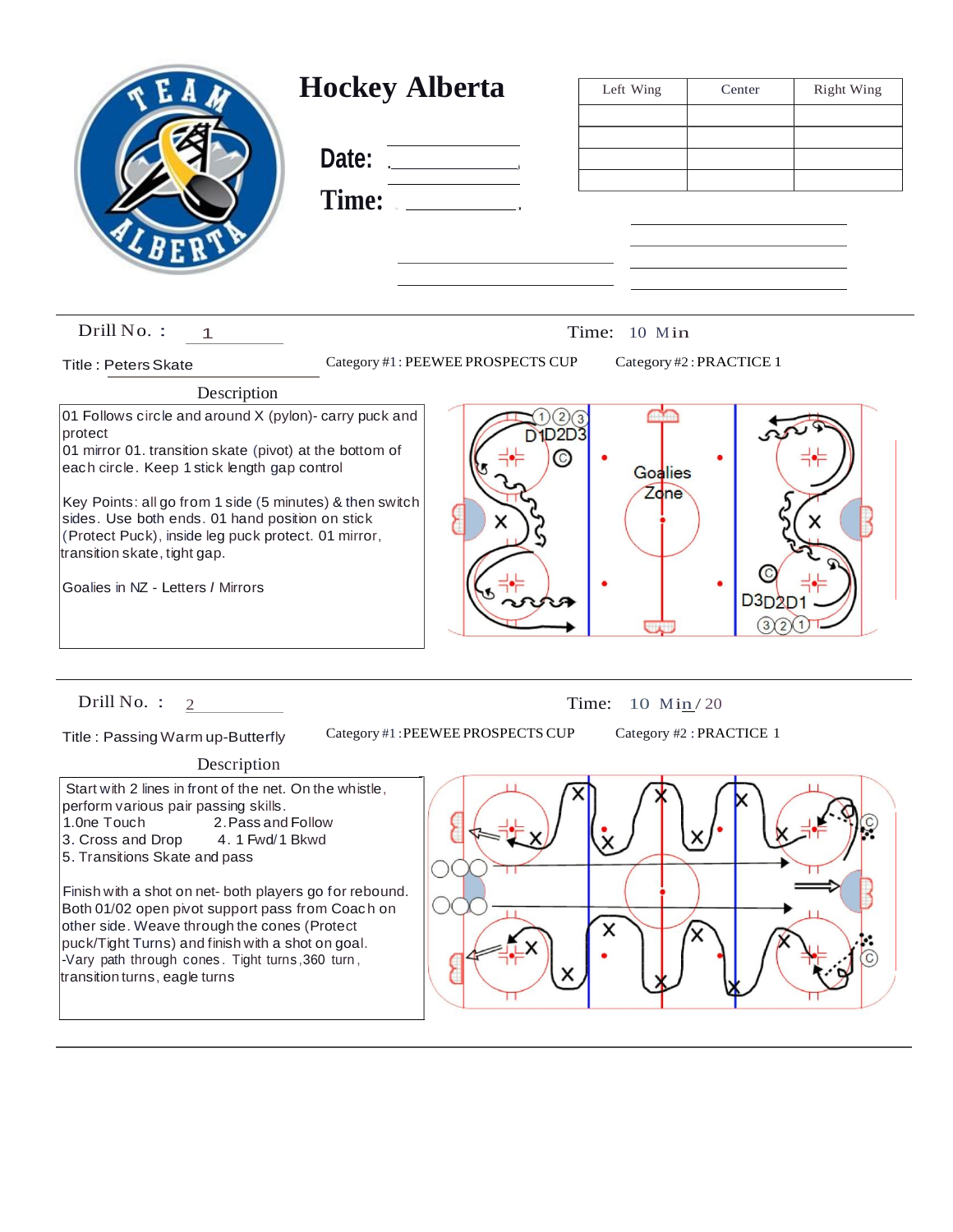# Drill No. :  $3$

# Title : 0 Man Mobility Warm up

Category #1 : PEEWEE PROSPECTS CUP

<sup>I</sup>Category #2 : PRACTICE 1

## Description

Go both ends at same time, sequence is pass left, pass right, Skate.  $O<sub>1</sub>$ 1. Players start on 4 Corners *I* Pucks are all in centre 2. 0 start on Face off dots 3. 0 Picks up puck , back peddles, F from left side  $(01/04)$  down, insideout, get pass from 0, 0 then touches up to face off dot, skates forward, gets another puck, back peddles,hits F (02/03) on the right side with pass, touches up to dot, picks up third puck and goes in for a shot on net 4. Fwds stay at net for rebounds 0- Feet up ice to make pass , transition pivots ,first pass  $O3$ F- Low support, stick presentation, timing, net drive, follow shot, stay net front



# Drill No. : 4 Time: 10 Min/30

Title : 1 vs. 1 Gap Control

Category #1 : PEEWEE PROSPECTS CUP ICategory #2 : PRACTICE 1

# Description

01 vs 01 one on one starting at Blue line.Play out 1 vs 1 low (5 sec),Whistle, 01 comes back to the coach andopens up for a pass and a net drive on the same net. 01 Jumps up to close Blue line around the pylon to close the gap on 02 and play a second one on one. 02 on the whistle skates to far Blue line around the far pylon as diagrammed and attacks 01 at the far end. Opposite sides start at the same time. Change sides after 5 min.

Key Points: 0- transition pivot, gap control, line up shoulders , steer. F - Read gap, drive/ delay/ cut inside for shot





Title : Readingthe Play

Category #1 : PEEWEE PROSPECTS CUP | Category #2 : PRACTICE 1

### Description

- 01/ 02 skate fwd to their respective ends. They determine when they will transition pivot to play the rush. Read attack  $&$  play accordingly - O's leave once the 0 has pivoted to bkwd, and attack. Key Points: Reinforce speed, net drives, getting the shot and going for rebounds. Play out rush then play out zone play 5 sec. Change sides at 5 minutes. Coaches let 0 know how many leave on rush, teach 0 how to read  $\&$  play rush. O's net drive with speed, get shot and play till whistle. Cloverleaf drill as a template. \*\*\* Vary the rush from 1 vs 1 to 3 vs 1 \*\*\*\*